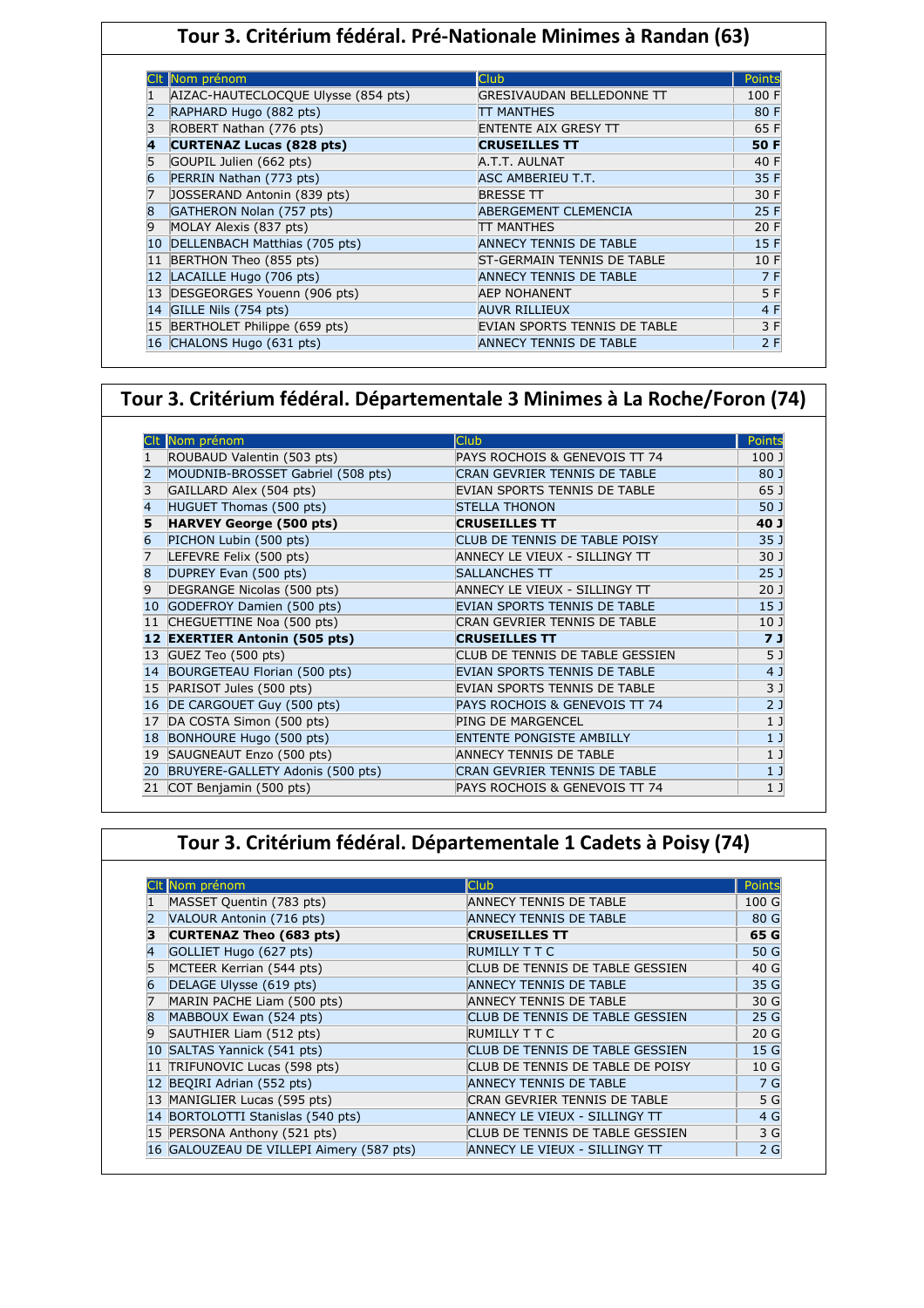|                | Tour 3. Critérium fédéral. Départementale 2 Cadets à Poisy (74) |                                 |       |  |  |  |
|----------------|-----------------------------------------------------------------|---------------------------------|-------|--|--|--|
|                | Club <sup>1</sup><br>Nom prénom<br>Points                       |                                 |       |  |  |  |
| $\mathbf{1}$   | PERRISSIN Arthur (528 pts)                                      | <b>ANNECY TENNIS DE TABLE</b>   | 100 H |  |  |  |
| $\overline{2}$ | ARTHAUD Leo (517 pts)                                           | PAYS ROCHOIS & GENEVOIS TT 74   | 80 H  |  |  |  |
| $\vert$ 3      | DINANT-MEIER Florian (555 pts)                                  | ANNECY LE VIEUX - SILLINGY TT   | 65 H  |  |  |  |
| $\overline{4}$ | BENZIANE Zaky (500 pts)                                         | ANNECY LE VIEUX - SILLINGY TT   | 50 H  |  |  |  |
| 5              | <b>ROSSIER Killian (512 pts)</b>                                | <b>CRUSEILLES TT</b>            | 40 H  |  |  |  |
| 6              | COUTEAUX Adrien (531 pts)                                       | ANNECY LE VIEUX - SILLINGY TT   | 35 H  |  |  |  |
| 17             | DECONCHE Minh (549 nts)                                         | <b>FNTENTE PONGISTE AMBILLY</b> | 30H   |  |  |  |

|   |                              |                                     | -- - |
|---|------------------------------|-------------------------------------|------|
|   | REYNAUD Louis (500 pts)      | <b>ANNECY TENNIS DE TABLE</b>       | 25 H |
| 9 | ISOARD Emilien (513 pts)     | SALLANCHES TT                       | 20 H |
|   | 10 JONES Matthew (500 pts)   | CLUB DE TENNIS DE TABLE DE POISY    | 15 H |
|   | 11 PENE Guillaume (500 pts)  | FILLIERE TENNIS DE TABLE            | 10 H |
|   | 12 TANGUY Evan (511 pts)     | ANNECY LE VIEUX - SILLINGY TT       | 7H   |
|   | 13 DECOUX Léonard (500 pts)  | ANNECY LE VIEUX - SILLINGY TT       | 5 H  |
|   | 14 DENAT Vivien (500 pts)    | CLUB DE TENNIS DE TABLE DE POISY    | 4 H  |
|   |                              |                                     |      |
|   | 15 LACOUR Lancelot (500 pts) | <b>CRUSEILLES TT</b>                | 3H   |
|   | 16 CHEN Léo (500 pts)        | <b>ANNECY TENNIS DE TABLE</b>       | 2H   |
|   | 17 CHARBONNET Gael (500 pts) | CLUB DE TENNIS DE TABLE DE GESSIEN  | 1H   |
|   | 18 HARVEY Iestyn (500 pts)   | <b>CRUSEILLES TT</b>                | 1 H  |
|   | 19 SIGNOUD Leo (500 pts)     | <b>ANNECY TENNIS DE TABLE</b>       | 1H   |
|   | 20 MARTINS Anthony (500 pts) | <b>CRAN GEVRIER TENNIS DE TABLE</b> | 1H   |

## **Tour 3. Critérium fédéral. Départementale 1 Séniors à Poisy (74)**

|              | Nom prénom                         | <b>Club</b>                              | Points    |
|--------------|------------------------------------|------------------------------------------|-----------|
|              | BOUCLIER Valentin (1326 pts)       | <b>CLUSES TENNIS DE TABLE</b>            | 100 E     |
|              | GARNI Arnaud (1295 pts)            | <b>TT LES GECKOS</b>                     | 80 E      |
|              | DELENCLOS Benjamin (1289 pts)      | <b>TT LES GECKOS</b>                     | 65 E      |
| 4            | WEISSE Mickael (1267 pts)          | CLUB DE TENNIS DE TABLE DE POISY         | 50 E      |
|              | BERTIN Kévin (1258 pts)            | <b>STELLA THONON</b>                     | 40 E      |
|              | JULLIARD Franck (1170 pts)         | <b>STELLA THONON</b>                     | 35 E      |
|              | BOUCHET Alain (1219 pts)           | ANNECY LE VIEUX - SILLINGY TT            | 30 E      |
| $\mathsf{8}$ | GROHAN Eddy (1194 pts)             | <b>PAYS ROCHOIS &amp; GENEVOIS TT 74</b> | 25 E      |
| 9            | BARDOU Sebastien (1104 pts)        | <b>CLUSES TENNIS DE TABLE</b>            | 20 E      |
| 10           | VINE Remi (1079 pts)               | CLUB DE TENNIS DE TABLE GESSIEN          | 15 E      |
| 11           | MANHES Didier (1290 pts)           | <b>ITT LES GECKOS</b>                    | 10 E      |
| 12           | <b>DECOSTER Nicolas (1013 pts)</b> | <b>CRUSEILLES TT</b>                     | <b>7E</b> |
| 13           | REVIL Charles (1268 pts)           | ANNECY LE VIEUX - SILLINGY TT            | 5 E       |
| 14           | PHILIPPE Patrick (1205 pts)        | <b>SEYNOD TENNIS DE TABLE</b>            | 4 E       |
| 15           | MAC FARLANE Steven (1137 pts)      | CLUB DE TENNIS DE TABLE GESSIEN          | 3 E       |

# **Tour 3. Critérium fédéral. Départementale 2 Séniors à Poisy (74)**

|    | Nom prénom                      | <b>Club</b>                     | Points |
|----|---------------------------------|---------------------------------|--------|
|    | BAILLET Régis (1165 pts)        | ANNECY TENNIS DE TABLE          | 100 F  |
|    | ORPHE Etienne (1004 pts)        | <b>ANNECY TENNIS DE TABLE</b>   | 80 F   |
| 3  | SACHE Jean-Yves (1104 pts)      | <b>STELLA THONON</b>            | 65 F   |
| 4  | TRIQUET Patrice (986 pts)       | <b>RUMILLY T T C</b>            | 50 F   |
| 5  | <b>MULLER Nicolas (909 pts)</b> | <b>CRUSEILLES TT</b>            | 40 F   |
| 6  | REJAUNIER Patrick (948 pts)     | <b>ANNECY TENNIS DE TABLE</b>   | 35 F   |
|    | LEFORT Laurent (930 pts)        | CRAN GEVRIER TENNIS DE TABLE    | 30 F   |
| 8  | KUHN Jérémy (891 pts)           | <b>ENTENTE PONGISTE AMBILLY</b> | 25 F   |
| 9  | COLLET Christian (933 pts)      | <b>ENTENTE PONGISTE AMBILLY</b> | 20 F   |
| 10 | LESOBRE Romain (1040 pts)       | PAYS ROCHOIS & GENEVOIS TT 74   | 15 F   |
| 11 | BAIS Florian (790 pts)          | <b>SALLANCHES TT</b>            | 10 F   |
| 12 | DESCLOUX Patrick (996 pts)      | <b>ENTENTE PONGISTE AMBILLY</b> | 7 F    |
| 13 | TRAN Joseph (1006 pts)          | <b>RUMLLY T T C</b>             | 5 F    |
| 14 | GENDRE Boris (913 pts)          | <b>ASSOC PONGISTE VUACHE</b>    | 4 F    |
| 15 | RABILLER Simon (799 pts)        | PAYS ROCHOIS & GENEVOIS TT 74   | 3 F    |
| 16 | GUGLIELMETTI Didier (798 pts)   | <b>RUMLLY T T C</b>             | 2F     |